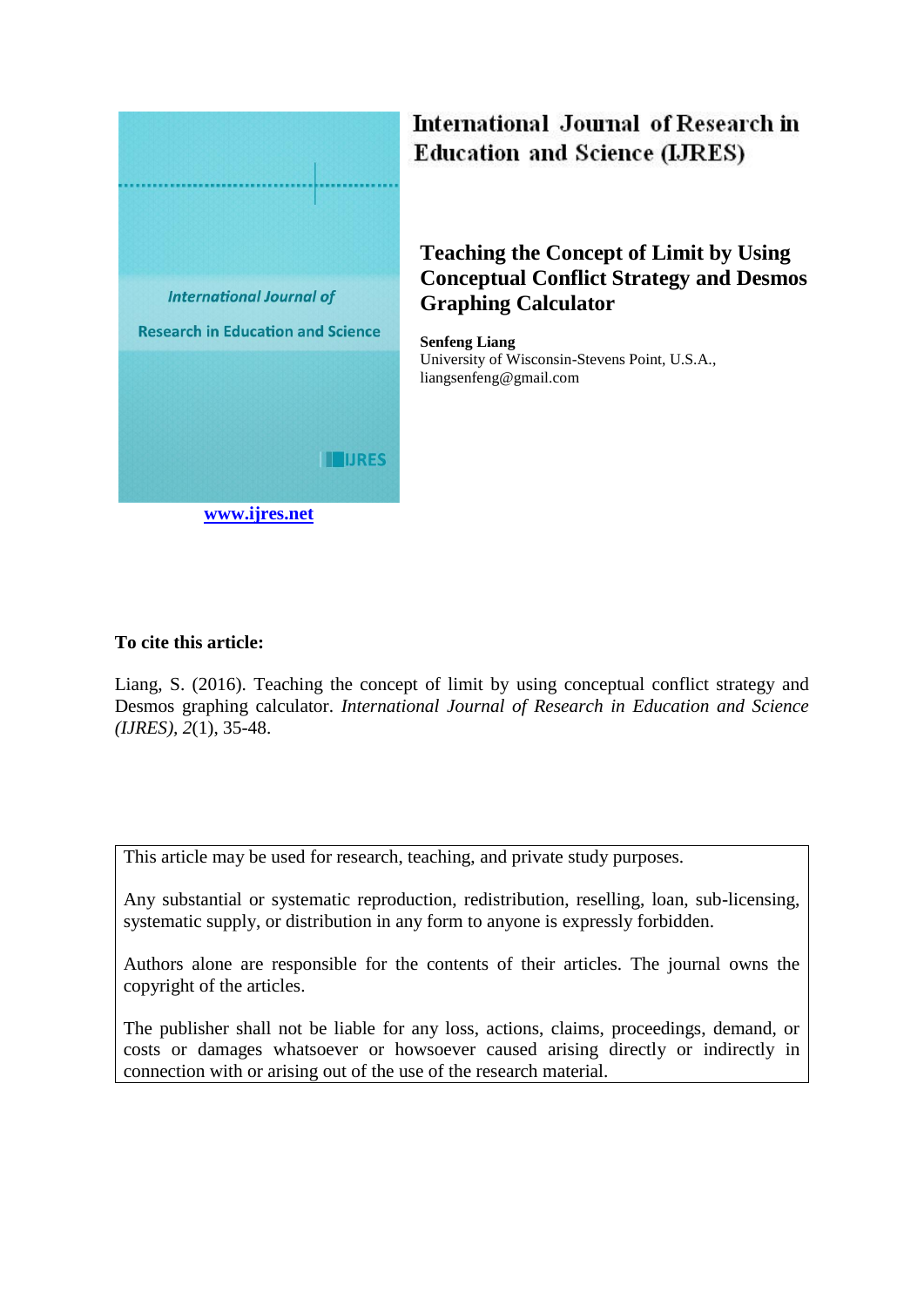

# **Teaching the Concept of Limit by Using Conceptual Conflict Strategy and Desmos Graphing Calculator**

**Senfeng Liang\***

University of Wisconsin-Stevens Point, U.S.A.

### **Abstract**

Although the mathematics community has long accepted the concept of limit as the foundation of modern Calculus, the concept of limit itself has been marginalized in undergraduate Calculus education. In this paper, I analyze the strategy of conceptual conflict to teach the concept of limit with the aid of an online tool – Desmos graphing calculator. I also provide examples of how to use the strategy of conceptual conflict. This graphing calculator provides an interactive, dynamic, and persuasive approach of teaching limit. I focus on applying the conceptual conflict idea to the concept of limit in the situation where  $x$  approaches infinity. This strategy can be applied to the limit of a function when  $x$  approaches a fixed number.

**Key words:** Calculus; Conceptual change; Conceptual conflict; Limit; Technology

## **Introduction**

Although the mathematics community has long accepted the concept of limit as the foundation of modern Calculus, the concept of limit itself has been marginalized in undergraduate Calculus education. Textbooks have paid little attention to its fundamental aspects – the  $\delta - \varepsilon$  relationship and teachers treat this topic hurriedly and cannot wait to move to next topics (Bokhari & Yushau, 2006). For non-mathematics majors, lack of understanding of the concept of limit may not be a serious problem for their study of further mathematics courses; for mathematics majors, however, it is an important issue. Students' understandings of Calculus will greatly influence their ability to study more advanced Analysis courses (such as Real Variable Function, Real Analysis, Functional Analysis, and Measure Theory) because these courses all require Calculus as a prerequisite. There are many sources that contribute to the difficulties of teaching and learning this concept (Cornu, 1992; Davis & Vinner, 1986). Nevertheless, teaching the concept of limit successfully is not an unattainable task if we use proper strategies and tools. In this paper, I analyze the strategy of conceptual conflict for teaching the concept of limit with the aid of an online Desmos graphing calculator. I focus on applying the conceptual conflict idea to the concept of limit in the situation where  $x$  approaches infinity. This strategy can be easily applied to the limit of sequences and limit of a function when  $x$  approaches a fixed number. The idea of conceptual conflict can be generalized to other situations in Calculus, such as teaching the concepts of the continuity and derivative.

### **Theoretical Framework**

-

A principal tenet of constructivist learning theory is that new knowledge (or concept) builds on prior knowledge (or concept) (Davis & Vinner, 1986; Hewson & Hewson, 1984; Meyer, 1993). *Conceptual conflict* is the conflict between the new concept with the learner's prior concept. The process of learning through connecting previous knowledge to new knowledge is often related to conceptual change. Vosniadou (2007) defines *conceptual change*:

In order to understand the advanced scientific concepts of the various disciplines, students cannot rely on the simple memorization of facts or the enrichment of their naive, intuitive theories. They need to be able to restructure their prior knowledge which is based on everyday experience and lay culture, a restructuring that is known as conceptual change. (p. 47-48)

<sup>\*</sup> Corresponding Author: *Senfeng Liang, liangsenfeng@gmail.com*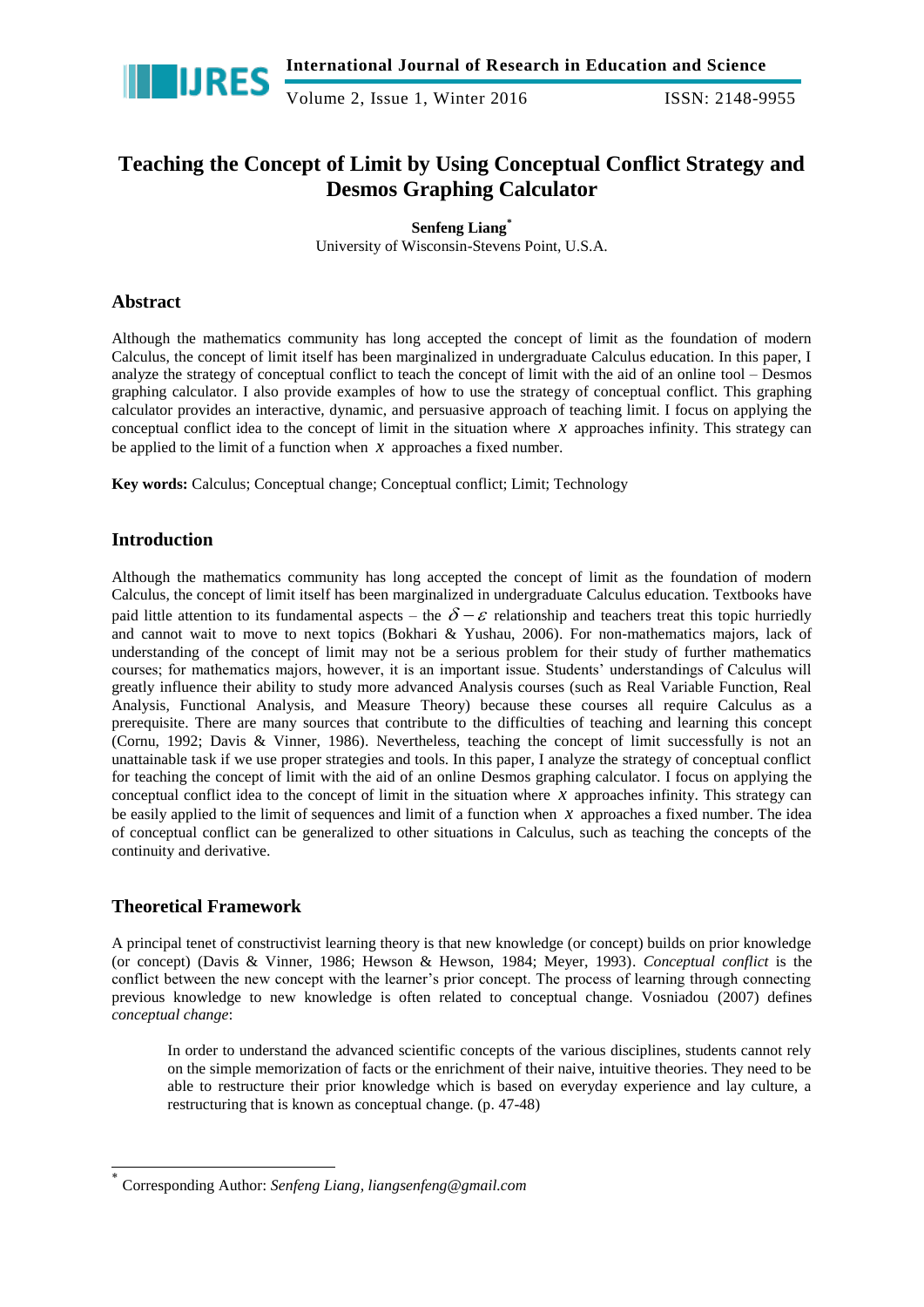When the connection between previous knowledge and new knowledge is unsuccessful, errors in understanding (or misconceptions) may appear (Meyer, 1993). For example, students may apply the experience of multiplication of positive integers to the multiplication of fractions so they may believe that multiplications always make numbers bigger. However, when students learn new knowledge they may not even be aware of the need to change the underlying logic of thinking and their own misconceptions (Merenluoto & Lehtinen, 2000). Although research on conceptual change is mainly conducted in the field of science education, there is increasing attention to this idea in the field of mathematics education (Vamvakoussi & Vosniadou, 2004).

Conceptual change requires students to see the necessities for a change in their concepts (Merenluoto  $\&$ Lehtinen, 2000). If they do not recognize a need for conceptual change, they may develop misconceptions. For example, when students learn that the complex number system is an extension from real number systems, they may think that it is reasonable to compare any complex numbers because they can do that in the real number system. However, that is not the case for complex system. One cannot tell which one is bigger for any given two given imaginary numbers. In order to prevent and correct students' misconceptions, teachers should apply approaches to achieve students' conceptual change. In the fields of science and mathematics education, researchers have identified several useful strategies for supporting conceptual change: analogies, multirepresentation, discussion, historical perspectives, and conceptual conflicts (Calik, Ayas, & Coll, 2008; Meyer, 1993; Nussbaum & Novick, 1982; Singer, 2007). It is reasonable to use different strategies in different situations. This paper will focus on applying the conceptual conflict approach to teaching the concept of limit.

According to Trumper (1997), if a conceptual change is needed for students, the first step is to let students be aware of the necessity of such a change and feel dissatisfaction with the explanation that is based on previous knowledge. Conceptual conflict is one of the effective ideas to help students to recognize such dissatisfaction (Meyer, 1993). If students fail to feel dissatisfaction, they are not likely to develop a conceptual change spontaneously. However, too often, students are not given the change to feel such dissatisfaction and are merely provided new knowledge by the teacher, new definitions and the classical experiments. According to Nussbaum and Novick (1982), "…students read about, observe or even perform those experiments before they are given the chance to recognize the existence and nature of the problem and they, therefore, do not get to experience any cognitive conflict at all" (p. 186). Although Nussbaum and Novick's (1982) article is mainly about science education, the situation is similar in mathematics education. In mathematics, students are taught by presentations of definitions and concepts rather than developing an understanding of why they need these definitions and concepts. This phenomenon is common in college level mathematics.

The strategy of conceptual conflict provides an approach for students to be aware of the need to make conceptual change (Nussbaum  $\&$  Novick, 1982). The first step is to let students recognize explicitly their misconceptions--that is, the step of diagnosis. Instead of hastening to introduce new concepts to students, teachers can spend some time to identify students' previous understandings of the intended concepts because students often bring lots of informal mathematics knowledge to classrooms. Then teachers can provide some problems and ask students to solve and explain these problems in the class. Different students may have different solutions and explanations. Based on students' statements of their understanding, teachers will be able to categorize some features of their misconceptions.

At the second step, teachers can lead students to debate the pros and cons of these statements – that is, the step of clarification. After the debate and arguments of the students, some statements will survive, some will be eliminated, and some will be undecided. At this step, teachers will be able to summarize students' misconceptions: some of them may be particular to a few students and others may be common to many students.

At the third step teachers need to confront students' misconceptions. Teachers can try to find the logical problems within students' replies or present students with counterexamples that violate their misunderstandings. The counterexamples are expected to confront students' misconceptions explicitly. Teachers need to defend why a scientifically agreed-upon conception or a formal definition has more empirical or theoretical validity than students' conceptions. The basic tool is the logic: the formal concept should make sense. Some constructivists may argue it will be better to induce students to develop the new concepts by themselves (Bishop, 1967). But this is not always that case especially for the subjects like mathematics which has subsided for thousands of years with the endeavors of mathematicians. Students are necessarily able to develop the desirable mathematical understanding even if they feel dissatisfaction of their original explanation.

At the last step, it is hopefully that by now students are willing to accept the new knowledge and change their misconceptions – that is, the step of accommodation. At this step, teachers can help students to incorporate the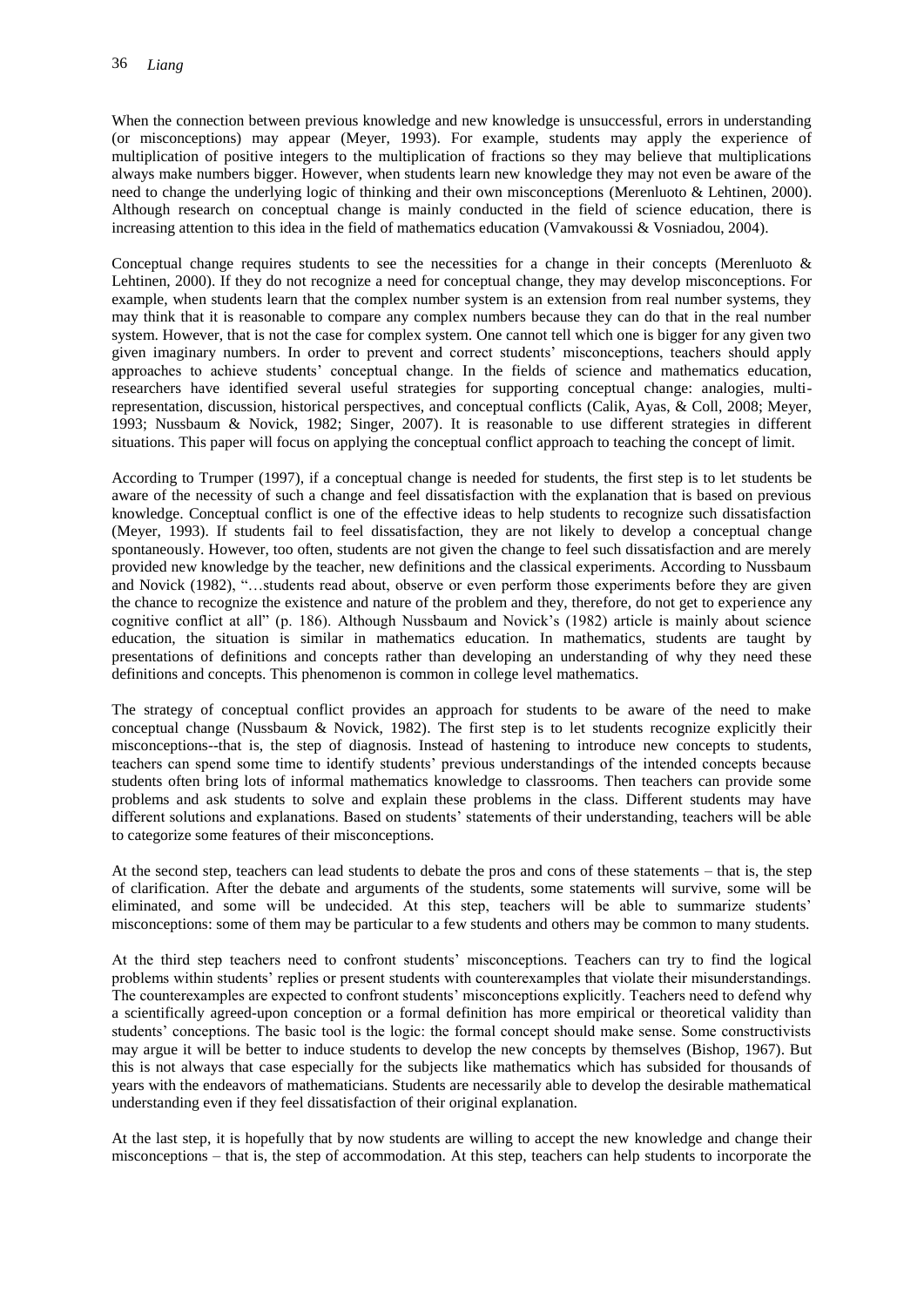new knowledge to students' previous knowledge because teachers have created the necessary conditions to learn the new knowledge for students (Meyer, 1993).

### **Application of Conceptual Conflict to Teach the Concept of Limit**

### **Why Limit Matters?**

The concept of limit is situated in an ironic place in the current Calculus education. On one side, limit is the fundamental concept for modern Calculus and related subjects such as Measure Theory, Real Analysis, and Functional Analysis. Rarely do mathematicians refuse its fundamental role in Calculus and other Analysis. Students often begin to learn Calculus with the concepts of function and limit. If mathematics majors do not understand the concept of limit, they are not likely to understand the concepts of continuity, uniform continuity, convergence, derivative, and they are not likely be ready to take other Analysis courses. On the other side, the concept of limit has been marginalized in textbooks, teaching, and research. (Bokhari & Yushau, 2006). For example, textbooks usually pay little attention to the theoretical aspects of the concept of limit (Ostebee & Zorn, 2001; Stewart, 2012). Calculus teachers usually focus on the calculation of limit, sometimes on graphical illustration of limit, rarely on theoretical aspect (or definition) of limit.

One of the most important features that differentiate mathematics from other subjects is the upgrade from intuitive concrete understanding to abstract recognition. The concept of limit is such an example. Before students first learn the concept of limit, they already have some experiences of what a limit is (Merenluoto & Lehtinen, 2000). Their understanding is mainly based on everyday experiences rather than mathematical understandings. If students do not change their everyday understanding of limit to mathematical understanding of limit, they will not be able to upgrade from intuitive concrete understanding to abstract recognition. In order to reach the deep understanding of Calculus, curriculum and instrumental design need to be theoretically grounded in the actual mathematics and find an effective approach within the mathematics community. Despite of its importance, students find it difficult to understand the concept of limit. The next highlights the common sources of difficulties in teaching the concept of limit informed through the history of limit in Calculus.

#### **Sources of Difficulties in the Teaching the Concept of Limit**

There are many sources that may contribute to the difficulties of teaching the concept of limit. First, the difficulties may come from students' misconceptions of limit. Some researchers have identified some common misconceptions of limit: A sequence "must not reach its limit"; a limit is a boundary beyond which the sequence cannot go; a limit is a stop-sign, etc. (Davis & Vinner, 1986; Merenluoto & Lehtinen, 2000; Tall & Vinner, 1981). For example, the differences between the everyday language and the mathematics language contribute students' misconceptions (Cornu, 1992; Kim, Sfard, & Ferrini-Mundy, 2005). When students enter the Calculus classrooms they bring their everyday experiences and understanding of "limit" with them which though necessary can lead to misconceptions and hence also bring learning obstacles. For example, one may say that my limit of running is two miles, and three hours is my limit to keep continuous working. These everyday understandings of limit suggest that limit is some value one cannot go across.

Sometimes even Calculus book writers may be unable to notice these differences between everyday language and the mathematics language and thus add fuel to fire of students' misconception. For example, in order to explain the concept of limit to his or her student, one book use an example like this: in order to explain the meaning of  $x \rightarrow 3$ , the authors used an analogy: you can get access infinitely close to a running fan but obviously you will never reach it because you know what will happen if you reach the running fan (Adams, Thompson, & Hass, 2001). In this case, the book strengthened the misconception that limit is something that you can infinitely approach but never actually reach. The risk of this strategy is that when one person approach a fan, he usually only approach it from one side but  $x \to 3$  mean  $x \to 3^+$  and  $x \to 3^-$ . The lack of awareness of misconceptions of the concept of limit is one of the main sources of the current situation in both teaching and learning the concept of limit.

Second, students' perspectives on the learning of the concept of limit are another source of difficulty (Cornu, 1992; Szydlik, 2000; Tall & Vinner, 1981). Besides lack of recognition of misconception, most students also do not see the value of understanding the concept of limit: their teachers say this is optional; their textbooks place the definitions in the end of chapters; their experience tells them it is often useless in exams. Students and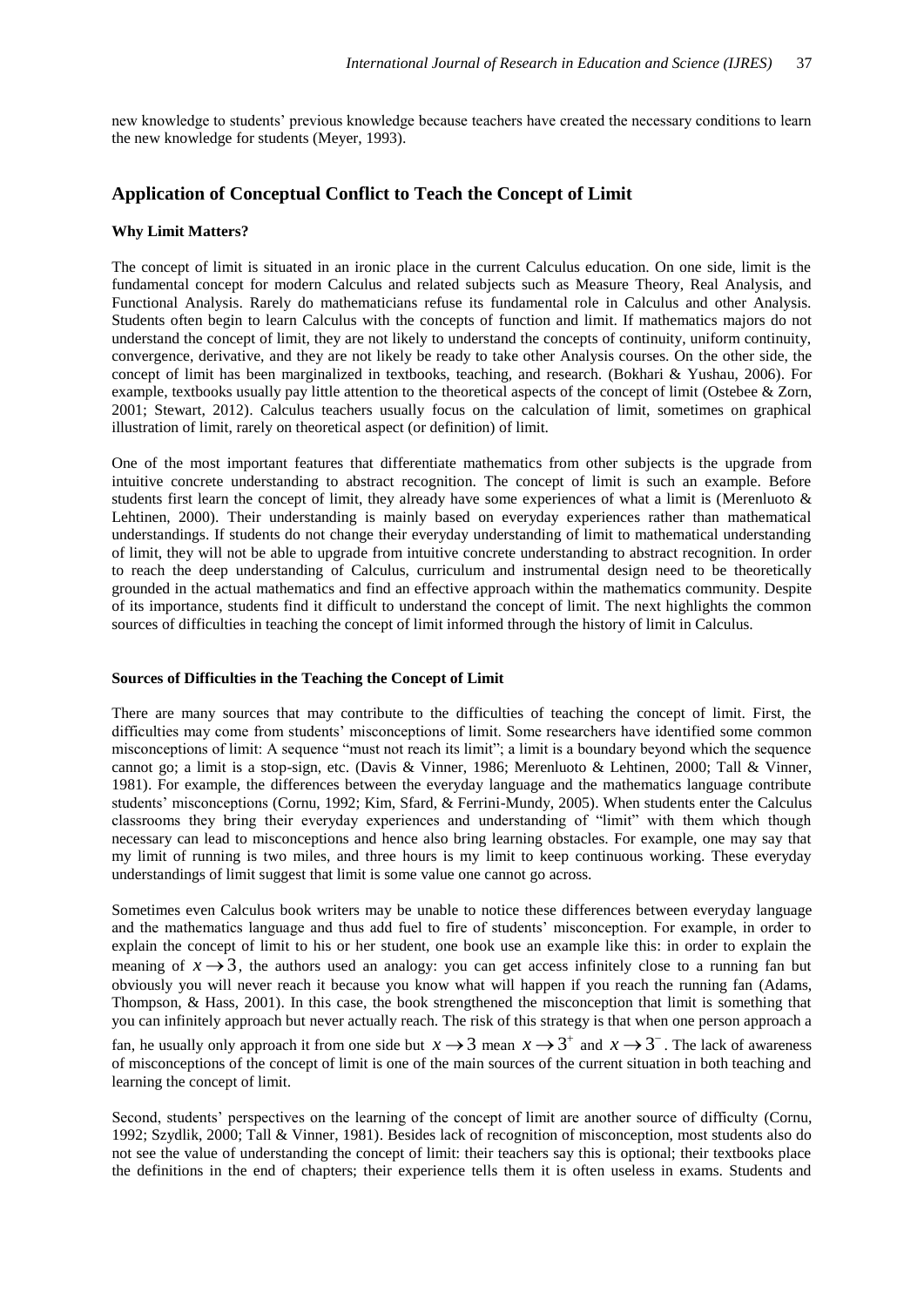teachers often use achievement in exams to judge whether or not students have mastered the intended knowledge. This perspective promotes students' belief that the most important thing about limit is to know how to calculate it instead of understanding it and how to prove the existence of limit. Meyer (1993) argued that students who rely exclusively on terminology, memory of text, or common sense may answer exam questions correctly, but they may not understand their answers fully or may still believe falsely (p. 106). Cornu (1992) confirmed that it looked like that lack of understanding the concept of limit is not a problem for students' exams.

Different in investigations which have been carried out show only too clearly that the majority of students do not master the idea of limit, even at a more advanced stage of their studies. This does not prevent them from working out exercises, solving problems and succeeding in the examinations (Cornu, 1992, p. 154).

However, mathematic major Johnson's (2007) experience as indicates how lack of fundamental understanding of the concept of limit and convergence in Calculus hindered her study of Analysis.

Third, the difficulty in teaching the limit concept has a close relationship with purpose of the Calculus course, teachers' attitude, content knowledge and everyday instruction. Because typically both mathematics majors and non-mathematics majors take the same Calculus courses together, it is unlikely that the instructor would apply a rigorous treatment for this course. However, this may cause serious problem for mathematics majors thereafter.

On one hand, it is possible that some Calculus teachers themselves do not properly understand the concept of limit or have misconceptions of this concept. This is evident through the study by Mastorides and Zachariades' (2004) in which they indicated teachers' content knowledge of limit was incomplete and that it affected the pedagogical content knowledge. For example, "most of them have difficulties in understanding multi-quantified statements or fail to comprehend the modification of such statements brought about by changes in the order of the quantifiers (pp. 481-488)." Whether or not this happen to the college level Calculus teaching needs further investigation. On the other hand, some teachers may understand the concept of limit very well, but they are likely to think it is too challenging for students to learn so they do not emphasize this topic and just skip it.

Teachers take the decision to present or exclude the  $\varepsilon - \delta$  definition in their classes and some tell their students to memorize this definition; it will take them some time to absorb it. Many instructors put little emphasis on its explanation and look for an appropriate instance for its swift presentation before moving to the next topic. This may be one of the reasons that the definition does not hold a unified position in basic Calculus book (Bokhari and Yushau, 2006, p. 156).

Calculation and conceptual understanding are both important in the Calculus teaching. However, most emphasis has been placed on how to calculate the limit instead of on understanding its definition. Sometimes, proving the existence of limit is as important as finding the limit. For example, if students do not see the necessity to prove

the existence of  $\lim_{x \to 0} (1 + \frac{1}{x})^x$  $\overline{x} \rightarrow \infty$   $\overline{x}$  $\lim_{x\to\infty} (1+\frac{1}{x})^x$  they are not likely to find its limit because  $e$  is actually defined by this limit!

When students take advanced Analysis classes they will feel a real need to understand the definitions of limit and the proofs of theorems related to the  $\varepsilon - \delta$  way of thinking. This has been confirmed by Johnson (2007). She argued that when she took Calculus, she did not understand why it was necessary to prove that a sequence for which one has calculated a limit indeed has a limit. After she took analysis, she noticed that

…the nature of this course (analysis) was different from ones I had taken in the past, but none of these differences were stated or clarified. The fact that the professor paid no attention to the differences in the nature of the mathematics courses made learning the material a difficult chore (Johnson, 2007, p. 286).

Fourth, textbooks' treatment of the concept of limit has a deep influence on teachers' instruction (Bokhari and Yushau, 2006; Cornu, 1992). Textbooks usually use "nice" and "good" examples when introducing new concepts (Gruenwald & Klymchuk, 2003). This holds for the concept of limit in particular (Gruenwald  $\&$ Klymchuk, 2003). For example, at the sections about the limit of a function when  $\bar{x}$  approaches infinity, two textbooks use the example  $y = \frac{1}{x}$  $y = \frac{1}{x}$  for introduction (Ellis & Gulick, 2002; Ostebee & Zorn, 2001). The using of

"nice" examples are pedagogically helpful but also risks of promoting students' misconceptions because it gives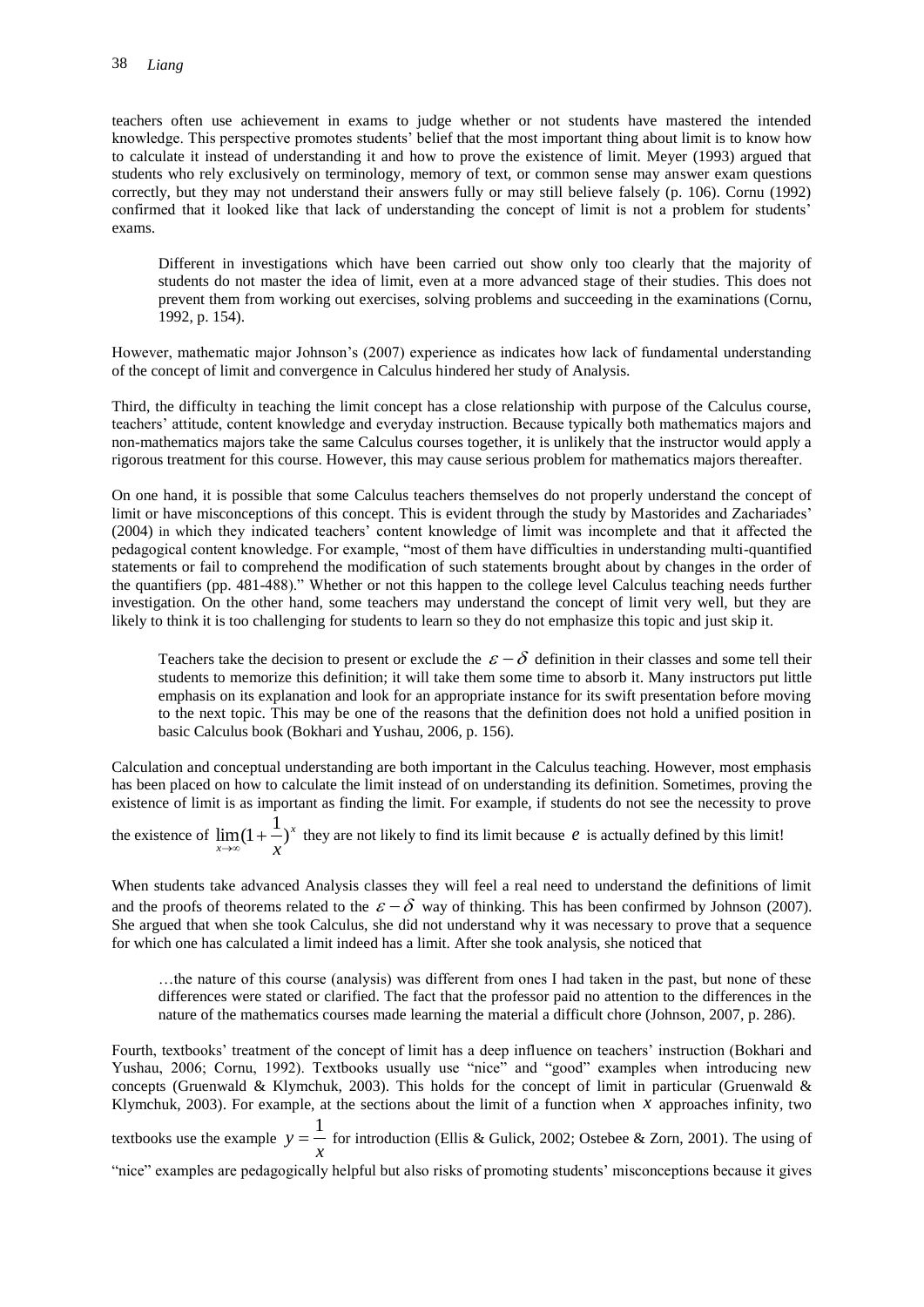student illusion that limit is something that a function can never reach. Davis and Vinner (1986) argued that the influence of specific examples may be a source of "naïve misconceptions" for understanding the concept of limit.

Many textbooks are inadequate at developing students understanding of the formal definition of limit which leads the learning of limit becoming mechanically applying procedures and techniques for calculation instead of conceptual understanding. For example, Ostebee and Zorn (2001), authors of the *Calculus: from graphical, numerical, and symbolic points of view*, spend more than four pages before the informal and formal definition of limits was given. Although the authors agree on the importance of limits, they treat the Calculus informally and students are not required to understand the meaning of its formal definitions. However, students who have used this textbook may plan to take advanced analysis courses but they do not know that they are not actually ready for these courses, this can be confirmed by Johnson's (2007) experience. Here are Ostebee and Zorn's (2001) comments in their textbooks:

With a satisfactory theory of limit, based on precise definitions, mathematicians can makes sense of – and calculate reliably with – mysterious-seeming concepts such as "infinitely small quantities". Without such theory as footing, we would remain mired (as mathematicians did for hundreds of years) in the vague, metaphorical – sometimes even mysterical – language of "fluxions," "fluents," and "indivisibles" (Ostebee and Zorn, 2001, p. 152).

Lastly, there are the inborn deficiencies of the definition of the concept of limit: ambiguity of the  $\varepsilon - \delta$ expression; infertile of the definition for calculation the limit. The multi-quantified statements such as for "any" and "there exist" strengthen the difficulty. Some students see it is illogic to prove a given limit (Johnson, 2007). Some students do not have a concrete feel of the existence of the  $\delta$  (or  $M$ ) and do not know how to find them. For most teachers and students, Weierstrass' definition of the concept of limit serves as more of a theoretical implication than having practical meaning, or they just think it is unnecessary to understand it. Weierstrass' definition of limit is useful for the theoretical construction of the building of Calculus, but it is weak in promoting cognitive understanding. It seems of little help for application to practical problems. It provides a method to prove a function or sequence's limit when one already knows the limit but it tells nothing about how to find the limit.

#### **Strategy of Teaching the Concept of Limit**

In order to enhance the quality of teaching the concept of limit, some researchers have put forward different strategies. For example, some researchers have suggested alternative representations to define the concept of limit (Bokhari & Yushau, 2006; Lynch, 2000; Todorov, 2001). However, in the near future, until now there is no clue that mathematics community will abandon Weierstrass' definition and adopt new definitions widely. Considering the fact that regardless of its difficulties, Weierstrass' definitions have been accepted by mathematics community for more than a century, it is not wise to abandon it. Furthermore, it is unlikely that there will be a drastic change in the atmosphere of Calculus textbooks to treat the position concept of limit. Instead some researchers suggest applying new approaches to teach the concept of limit – the Weierstrass' definition. For example, Cheng and Leung (2015) have studied how to use a dynamic applet to teach the concept of limit of a sequence. The method I suggest is using conceptual conflict with the aid of an online Desmos graphing calculator to teach the concept of limit of a function when  $x$  approaches infinity. The strategy of applying conceptual conflict in education, especially in science and mathematics education is not a new idea (Piaget, 1978). Klymchuk (2010) published a book about using counterexamples in calculus. However, his books and his other articles (Gruenwald & Klymchuk, 2003; Klymchuk, 2005) neither discussed about how to identify students' misconceptions nor talked about how to use the idea of conceptual conflict to rationalize the necessity of introducing new concepts.

At first, because many students come to classrooms with misconception or everyday language and experiences of limit, it is necessary for teachers to help students diagnose their misconceptions. I suggest using conceptual conflict method to let them know the difference between everyday language of limit and the mathematics language of limit. Students' experience-based knowledge of limit is correct in their every life but if they bring these understandings directly to the field of mathematics that will cause misconceptions. Based on their daily experience students often believe that limit is something you can approach infinitely but never actually reach. Just as I have mentioned in above, the identified some common misconceptions of limit include: A sequence "must not reach its limit"; a limit is a boundary beyond which the sequence cannot go; a limit is a stop-sign, etc. (Davis & Vinner, 1986; Merenluoto & Lehtinen, 2000; Tall & Vinner, 1981). In order to diagnose students'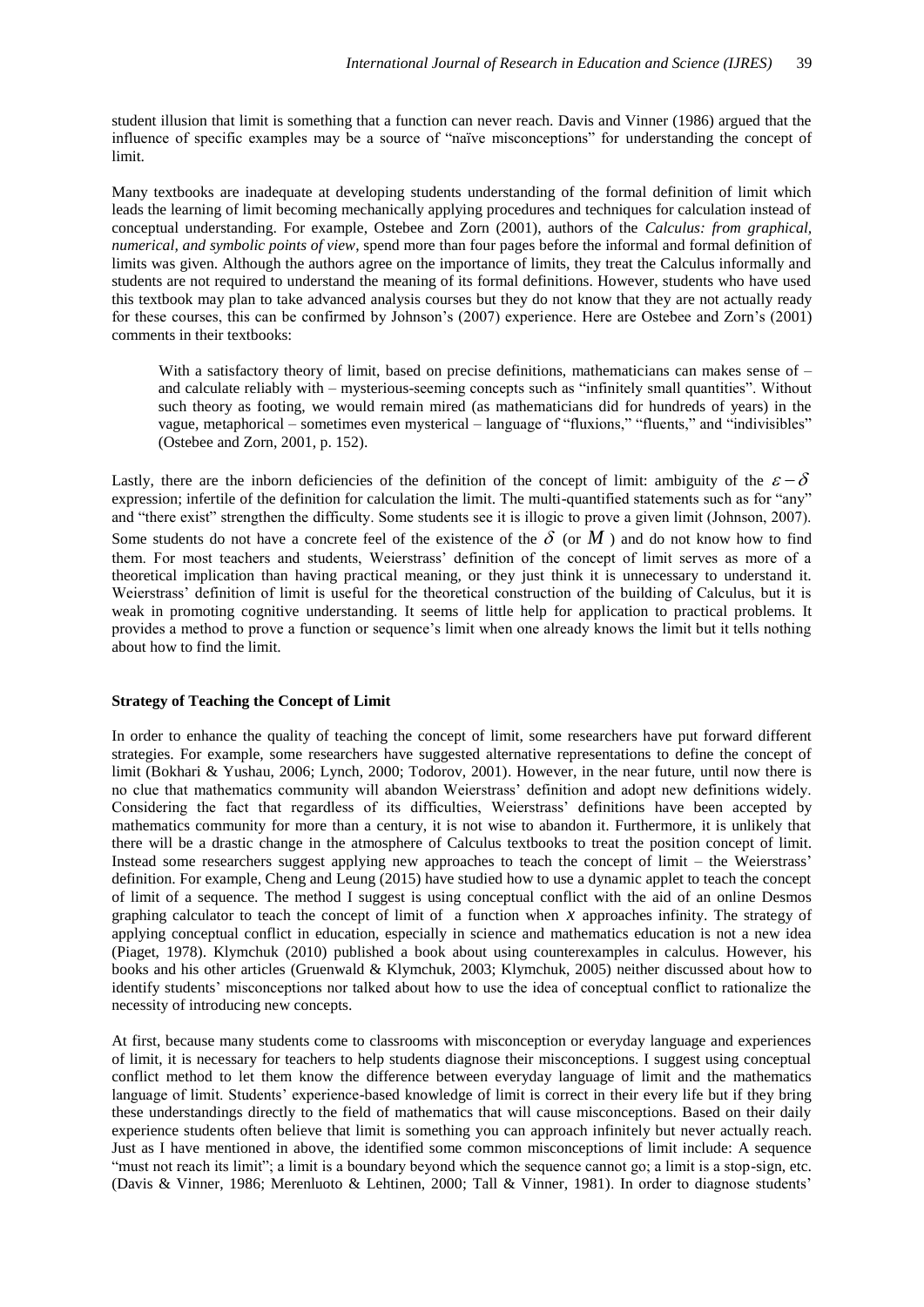misconceptions of limit, at the beginning of the class, the teacher can ask students to state what their understandings of limit are.

Second, students may have similar, different and even opposite perspectives of limit. In order to clarify students' understanding of limit, the teacher can ask them to debate their own statements of limit. The whole class should try to find some common features of students' statements of limit at this stage. Hopefully the teacher will get similar misconceptions of limit from students as discovered by other researchers.

Third, in order to produce conceptual conflict, I suggest starting with a counterexample  $\lim \frac{\sin x}{x} = 0$  $\lim_{x \to +\infty}$  x *x*  $\lim_{x\to+\infty}\frac{\sin n}{x}=0$  to

confront students' misconception explicitly. After graphing the function  $f(x) = \frac{x^2}{x}$  $f(x) = \frac{\sin x}{x}$  with Desmos graphing

calculator, students will see that when *x* approaches infinity the value of the function  $f(x) = \frac{\sin x}{x}$  $f(x) = \frac{\sin x}{x}$  will be

iteratively larger, equal, and smaller than zero – the limit of  $f(x) = \frac{\sin x}{x}$  $f(x) = \frac{\sin x}{x}$  as *x* approaches infinity. The

detailed strategy will be addressed in the next section. Students' awareness of their misconceptions will initialize their need to take conceptual change although this step of diagnosis is not sufficient for students to make conceptual change. This dissatisfaction of their everyday explanation of limit will force students to seek a mathematically rigorous definition of limit. Students will be asked to find such a definition by themselves. However, I do not anticipate them to provide a mathematically adequate definition but their attempts will be cognitively helpful.

Lastly, the teacher provides the formal definition of limit, make remarks of the definitions. Examples of how to use the definition will follow. At this step, students will be able to make at least partial accommodations to their misconceptions.

#### **What is Desmos graphing calculator?**

Desmos graphing calculator can be accessed by users online either on laptops, desktops or mobile phones (available on Apple Store and Google Play). It allows users to graph multiple functions on the same screen. The output of the graph is very concise. As user can edit the commands conveniently and navigate on the screen freely it enables an interactive illustration of graphs for the user. User can also save the graph. When graphs are created user can copy the website's link and share it with other people and they will be able to see the command and graph and they can edit the commands. Desmos graphing calculator's capacity as an advance graphing calculator is further strengthened by the fact that it is free and user-friendly. In the following section, I describe an example lesson to use the idea of conceptual conflict and Desmos graphing calculator to teach the concept of limit.

#### **Example of Teaching the Concept of Limit**

This lesson aims to help students be aware of their misconceptions of limit, especially those caused by the difference between their everyday understanding of limit and the mathematical meaning of limit. Students will learn to see the need to develop a formal definition of limit different than everyday language of limit. Students will understand why we need limit as the foundation of Calculus. Students will understand the  $\delta - M$ relationship and be able to prove simple problem in the case when  $\bar{x}$  approaches positive infinity.

This instructor will use the idea of conceptual conflict to teach the concept of limit aided by online computer software Desmos graphing calculator. The first endeavor of the lesson is to use conceptual conflict strategy to make students feel a need of change of their everyday understanding of limit in order to respond to the dissonance in the example. The second strategy of this lesson is to treat limit as a dynamic mathematics conception. This method will give student a dynamic image of how the concept of limit could look like.

Before teaching limit of a function, students are expected to have learned the chapter of function. In the following paragraphs, I will illustrate the lesson process of teaching the concept of limit.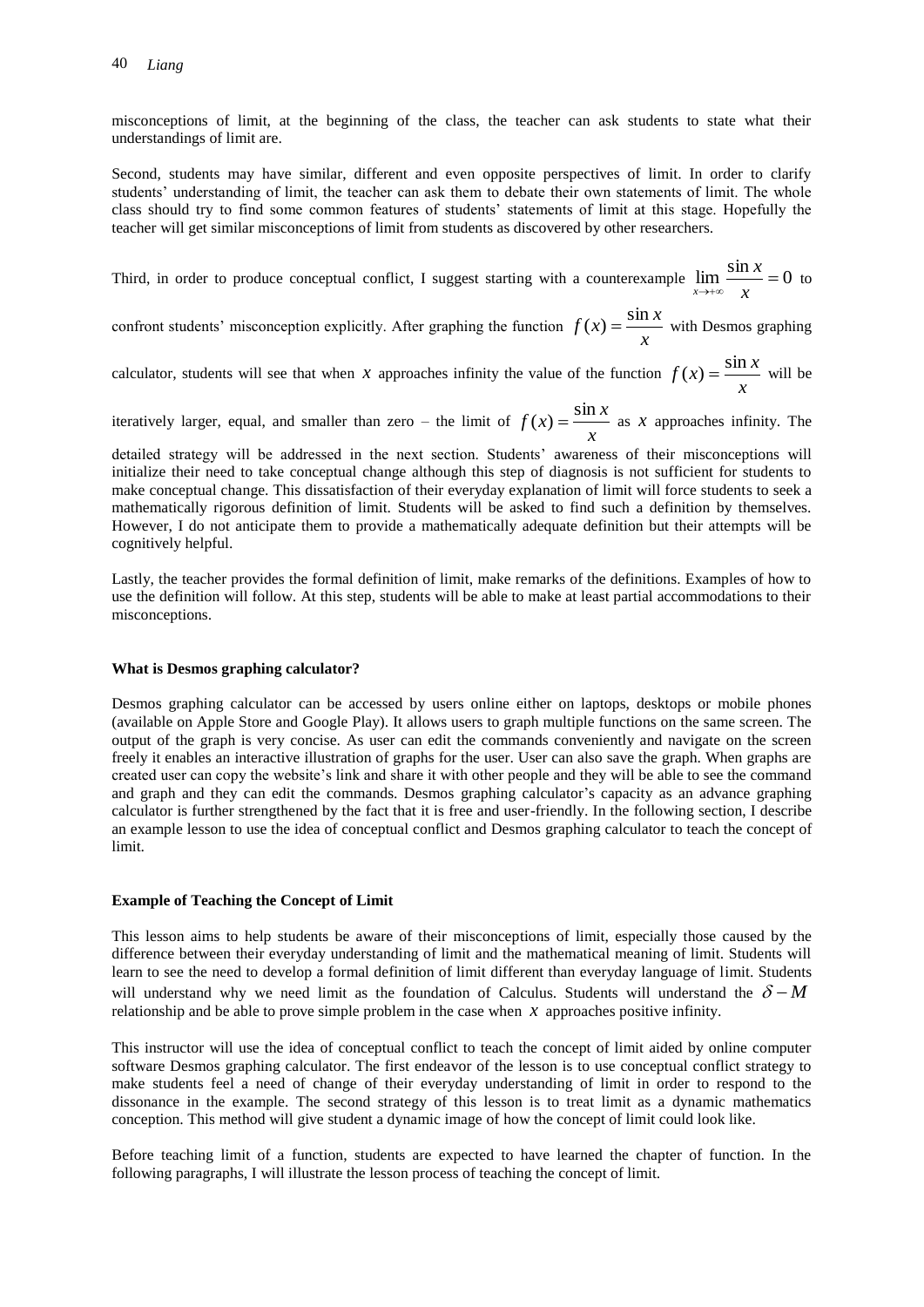#### *Step 1: Diagnosis of misconceptions – introduce the topic of "limit".*

Based on literature review (Davis & Vinner, 1986; Merenluoto & Lehtinen, 2000; Tall & Vinner, 1981), there are some common misconceptions of limit: A sequence "must not reach its limit"; a limit is a boundary beyond which the sequence cannot go; a limit is a stop-sign, etc. Although these misconceptions have different presentations, they can be categorized into one group: limit is bounded; the sequence (or function) cannot reach it and they must "stop" before reach it. The teacher asks students to make mathematical examples that have the word "limit" in it. Students may have some answers like the "my limit of reading is 400 words per minutes." It is possible there are some other misconceptions that the current literature has not yet discovered. Students are required to write their answers on papers and read them out loud in the class.

#### *Step 2: Clarification of students' conceptions.*

The teacher (or voluntary students) writes down students typical answers on blackboard. Students need to explain explicitly what their understandings of the word "limit" are. The teacher asks students to argue and debate their understandings of limit. According to students' answers the teacher will be able to categorize some features of their understanding of limit. According to the literature (Davis & Vinner, 1986; Merenluoto & Lehtinen, 2000; Tall & Vinner, 1981), the class will get the following common features of students' conceptions of limit: limit is something you can get closer and closer to but never reachable; limit is a boundary (either upper boundary or lower boundary) that the sequence of function cannot go across.

#### *Step 3: Confrontation of students' misconceptions – the use of counterexample.*

Example 1. Students will be asked to work in groups to find the limit of  $f(x) = \frac{3x}{x}$  $f(x) = \frac{\sin x}{x}$  when *x* approaches positive infinity. They can use any calculators if they want. Based on calculation, students may find that the overall tendency of the value  $f(x)$  is towards zero.

The teacher asks students to explain why they think that  $\lim_{n \to \infty} \frac{\sin x}{n} = 0$  $\rightarrow \infty$  *x x*  $\lim_{x\to\infty} \frac{\sin\theta}{x} = 0$ . Base on literature, some students may

reply that it is because when  $x$  becomes larger and larger  $\frac{311}{x}$  $\frac{\sin x}{x}$  becomes smaller and smaller. Then the

teacher can say if 
$$
x_1 = 2\pi
$$
,  $f(x_1) = \frac{\sin x_1}{x_1} = \frac{\sin(2\pi)}{2\pi} = 0$ ; if  $x_2 = 2\pi + \frac{\pi}{2}$ ,

$$
f(x_2) = \frac{\sin x_2}{x_2} = \frac{\sin(2\pi + \frac{\pi}{2})}{2\pi + \frac{\pi}{2}} = \frac{2}{5\pi}.
$$
 As a result, although  $x_2 > x_1$ , but  $f(x_2) > f(x_1)$ , that is when

*x* becomes larger,  $f(x)$  becomes larger in this case. This is a contradiction to the claim that "when x becomes larger and larger  $\frac{344}{x}$  $\frac{\sin x}{x}$  becomes smaller and smaller."

If students think that  $f(x)$  cannot reach zero, the teacher can ask them to calculate the values of  $f(x)$  when  $x = n\pi$ ,  $n = 0,1,2,...$  This will be conflict with their conception that limit is something never the sequence of function can reach.

Then the teacher asks students to answer whether or not the value of  $f(x)$  can be greater or smaller than zero as x approaches infinity. If they discover that  $f(x)$  can be both positive and negative during the process as x approaches positive infinity that will be conflict with their conceptions that limit is a boundary that a sequence or function cannot go across.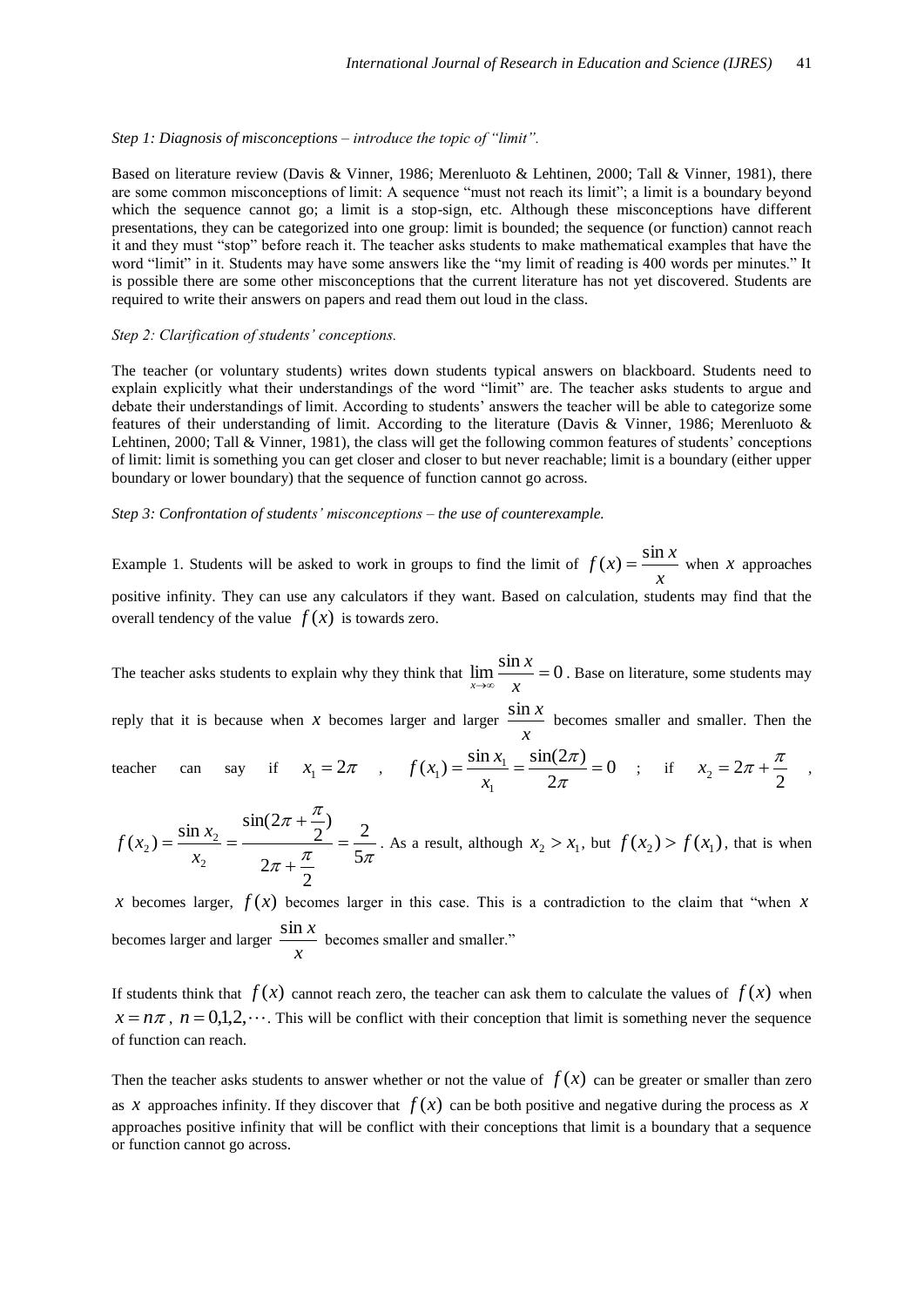Then the teacher will ask students to sketch the graph of this function. Finally, the teacher will graph the function with the Desmos graphing calculator. As we seen in graph 1, the graph of  $f(x)$  goes iteratively above and below the  $x$ -axis as  $x$  approaches positive infinity. The graph of the function looks like a wave with swing becoming weaker and weaker periodically but the swing never vanish. So although the limit of  $f(x)$  is zero as *x* approaches positive infinity, the value of  $f(x)$  can be equal, greater or less than zero. This will be a conceptual conflict of students' misconception that limit is unreachable, a boundary, or a stop-sign.



This conceptual conflict will lead to students' dissatisfaction of their previous understanding of limit. Then the teacher will ask students to make accommodation to the understanding of limit. However, it is not realistic to expect them to provide a precise mathematical definition of limit. That is nearly impossible because mathematicians took more than a century to reach the rigorous foundation of Calculus which based on the concept of limit. The achievement of this conceptual conflict is to let students be aware their misconception and feel the need to develop a precise definition for the conception of limit.

#### *Step 4: Accommodation*

The conceptual conflict in the above example will force students to abandon the closer and closer, larger and larger, or smaller and smaller expressions of limit because as we have seen, the function can be closer, equal and distant from the limit as *x* approaches positive infinity. So something different must be applied to define the definition of limit. Then the teacher will ask students to think of other ways to describe limit. However, the teacher should not anticipate getting a mathematically rigorous candidate from students' answers.

Then the teacher will suggest the use of distance as a measure of "closeness", that is, if the limit of some function is L, as x gets "large enough", say  $x_0$ , then the distance between  $f(x_0)$  and L should be "small enough". Students are expected to know to use the absolute notion to describe the distance of two numbers if we do not know which one is larger. However, the problem is that how to describe mathematically "large enough" and "small enough". At this point, the teacher will provide students with the formal definition of limit, that is Weierstrass'  $\delta - \varepsilon$  (or  $\delta - M$ ) definitions.

Definition 1 (formal): Let a function  $f$  be defined on an infinite interval  $(a, \infty)$  for a real number  $a$ , and let L be a real number. The statement  $\lim_{x\to\infty} f(x) = L$  means that for every  $\varepsilon > 0$ , there is a number  $M > 0$ such that if  $x > M$ , then  $|f(x) - L| < \varepsilon$ .

There are two remarks about the definition. Remark 1: The definition provides one formal meaning of limit instead of telling us how to calculate what it is. We can use this definition to prove the limit of  $f(x)$  is  $L$ .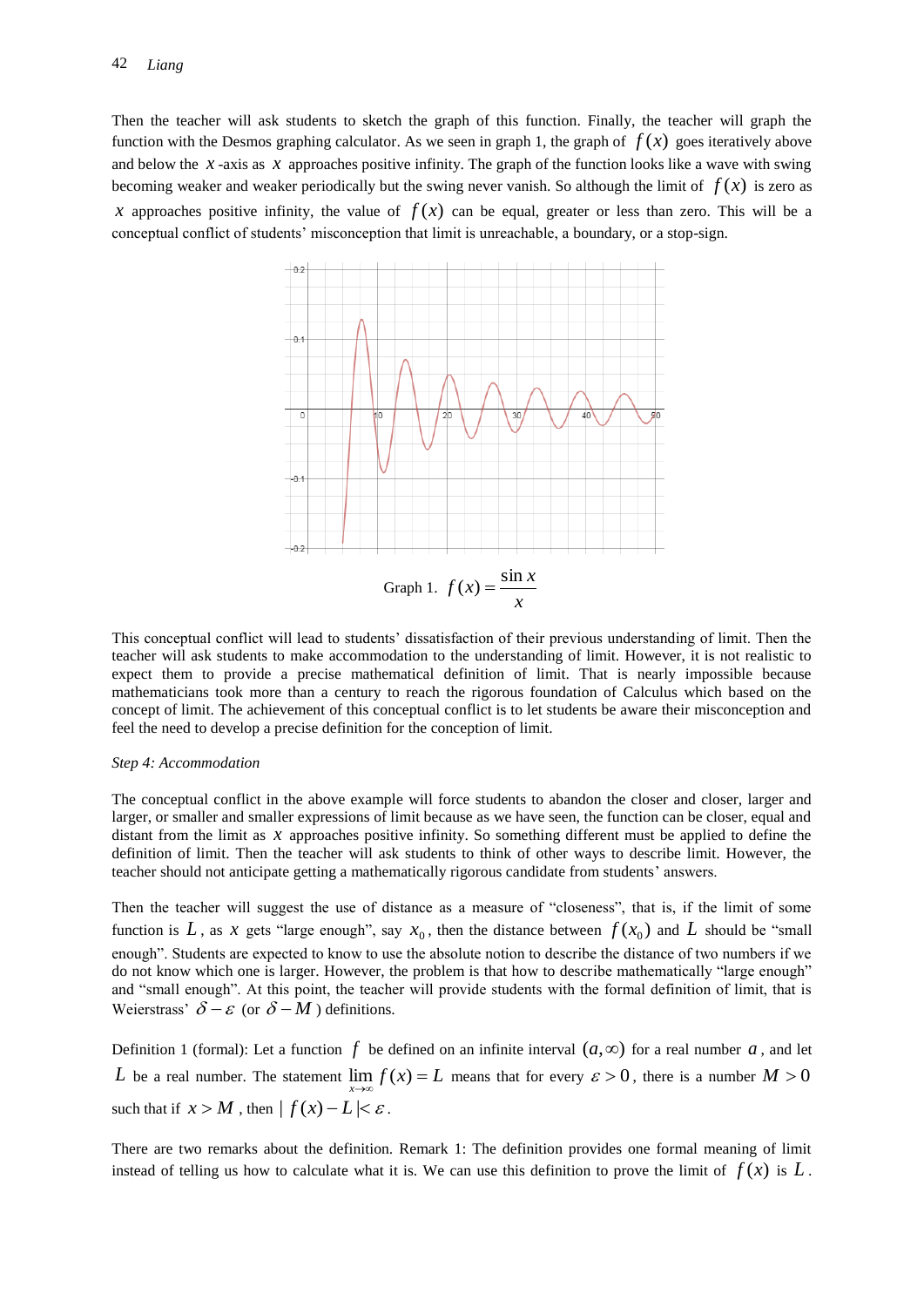During the proof of  $\lim_{x\to\infty} f(x) = L$ , the importance is the existence of such a M rather than of what it is. Because  $\varepsilon$  can be any given small positive number, it is not sufficient to prove  $\lim_{x\to\infty} f(x) = L$  just for some specific  $\mathcal{E}$ 's.

Remark 2 (geometric explanation): At first, we draw a graph  $y = f(x)$ . For any  $\varepsilon > 0$ ,  $y_1 = L + \varepsilon$ , and  $y_2 = L - \varepsilon$  are a pair of line parallel to *x*-axis which composite a strip area *S* with  $y = L$  in the central and with wide  $2\varepsilon$ . In definition, "if  $x > M$ , then  $| f(x) - L | \le \varepsilon$ " means that on the right-side of  $x = M$ curve  $y = f(x)$  will be completely restricted on the areas S . If we have smaller  $\varepsilon$ , then we will have narrower strip area S (because  $2\varepsilon$  will be smaller as well), then the line  $x = M$  is likely to move on the right side (because usually  $M$  will be bigger). However, no matter how narrow the strip area  $S$  is, there always exists a positive real number M such that on the right of  $x = M$ , curve  $y = f(x)$  will be totally restricted in the strip area *S* .

Example 2. Given  $f(x) = \frac{\sin x}{1 + 3}$ *x*  $f(x) = \frac{\sin x}{x} + 3$ , we want find when (that is, to find M) the distance between  $f(x)$ and 3 is less than 0.1, that is  $|f(x)-3|< 0.1$  or equivalently,  $2.9 < f(x) < 3.1$ . Using Desmos graphing calculator, we can see a strip area  $S$  with wide 0.2, and we can choose  $M$  to be 20 (based on observing the graph 2).



The teacher will ask students to identify how close they like the  $f(x)$  and 3 to be. Say, students want the distance between  $f(x) = \frac{\sin x}{x} + 3$ *x*  $f(x) = \frac{\sin x}{x} + 3$  and 3 is less than 0.01. Similarly, we have the strip area S with wide 0.02. If we can let M to be 110 that should be enough to guarantee  $f(x)$  located in the strip area (based on observation the graph 3).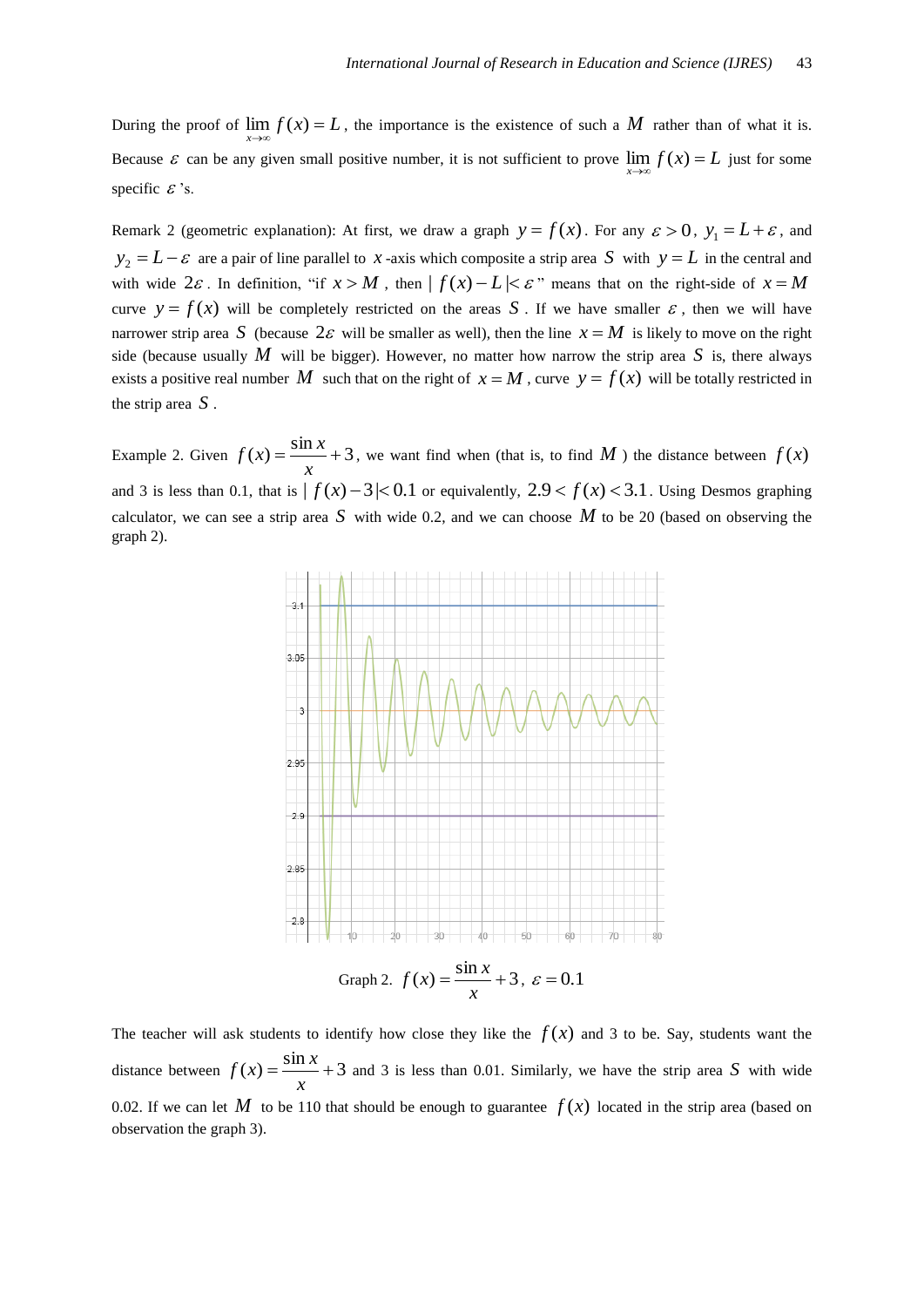

This interactive exploration between teacher and students can be extended easily to other situation with the aid of Desmos graphing calculator. For instance, if some students want the distance between  $f(x) = \frac{\sin x}{x} + 3$ *x*  $f(x) = \frac{\sin x}{x}$ and 3 is less than 0.001, there is a strip area S with wide 0.002. If we can let  $M$  to be 1040 that should be enough to guarantee  $f(x)$  located in the strip area (based on observation the graph 4).



In conclusion, no matter how close the students want the function to be with 3 (that is, there will be a narrow strip), the teacher can always find a "safe" positive number  $M$  such that after this point, the graph of the function locates within the narrow strip the students previously required. This dynamic process is very powerful and persuasive as it allows students to name whatever distances they want the function to be with a fixed number (its limit when  $x$  approaches positive infinity) and the teacher can always give the students a good answer (find the number  $M$  ). Students should now have a hunch that no matter how small (the  $\varepsilon$ ) they want the distance to be, they can also find a  $M$  to meet the requirement.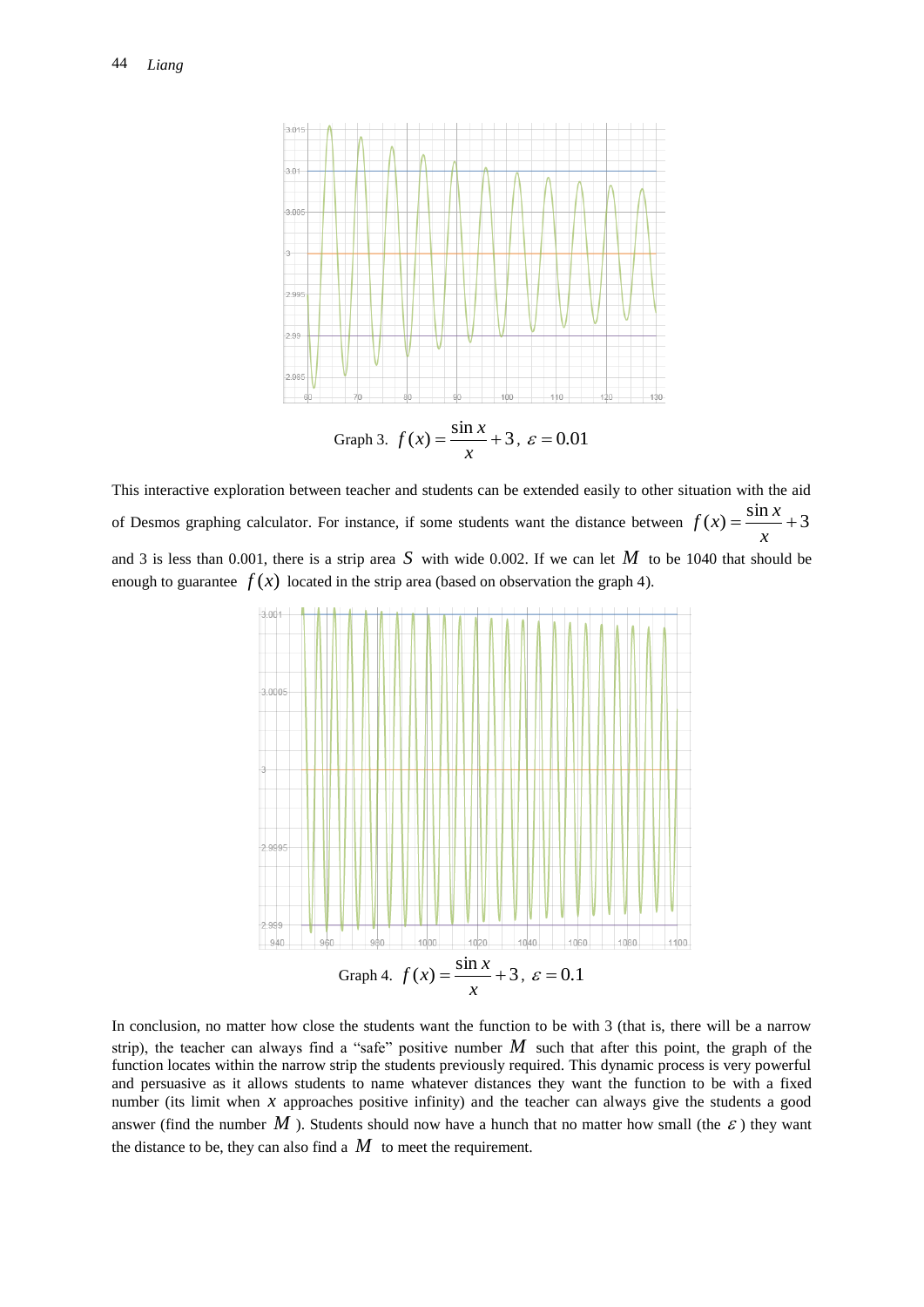With the aid of Desmos graphing calculator, we have dynamically shown that we can find  $M$  's for  $\varepsilon = 0.1$ ,  $\varepsilon$  =0.01, or 0.001. But this is not a sufficient prove because in the definition we need to show the existence of M for any given  $\varepsilon$ . Then the teacher can teach students how to find the M for any given  $\varepsilon$ , that is, to prove  $\lim_{x\to\infty} f(x) = L$ .

Example 3. Prove  $\lim f(x) = \frac{\sin x}{1} + 3 = 3$  $\lim_{x \to +\infty} f(x)$  x  $\lim_{x \to +\infty} f(x) = \frac{\sin x}{x}$ Proof: For any  $\varepsilon$ , if we want  $\left|\frac{\sin x}{2}+3-3\right|=\left|\frac{\sin x}{2}\right|<\frac{1}{2}<\varepsilon$ *x x x x*  $\left|\frac{\sin x}{x}+3-3\right|=\left|\frac{\sin x}{x}\right|<\frac{1}{x}<\varepsilon$ , we must have  $x>\frac{1}{\varepsilon}$  $x > \frac{1}{\varepsilon}$ . So we let  $M = \frac{1}{\varepsilon}$ , then when  $x > M$ , we have  $\left| \frac{\sin x}{x} + 3 - 3 \right| = \left| \frac{\sin x}{x} \right| < \frac{1}{x} < \frac{1}{x} = \varepsilon$  $x \quad x \quad M$ *x x*  $\left|\frac{\sin x}{3} + 3 - 3\right| = \left|\frac{\sin x}{3}\right| < \frac{1}{1} < \frac{1}{1} = \varepsilon$ . Hence,  $\lim_{x \to \infty} f(x) = \frac{\sin x}{3} + 3 = 3$  $\lim_{x \to +\infty}$  *y* (*ii*)  $x$  $\lim_{x \to +\infty} f(x) = \frac{\sin x}{x} + 3 = 3.$ 

In the proof the limit of function, the general method is to first assume that have  $| f(x) - L | < \varepsilon$ , then we need to find out what should M be based on the expression  $| f(x) - L | < \varepsilon$ . After the proof, the teacher can show that the observed value of M can be explained by the formal proof. For example, when  $\varepsilon$  =0.01, they chose 120 based on observation. According to the proof it is enough to have  $M = \frac{1}{2.04} = 100$ 0.01  $M = \frac{1}{2.81} = 100$ .

Example 4: Prove  $\lim_{x \to 0} \frac{2x}{x^2} = 2$ 4  $\lim_{x\to\infty}\frac{2x^2-3}{x^2-4}$ 2  $=$  $\overline{a}$  $\overline{a}$  $\rightarrow +\infty$  *x x*  $\lim_{x \to +\infty} \frac{2x-2}{x^2-4} = 2$  and provide graphic explanation.

Proof: Because we consider the situation when x approaches positive infinity, we can let  $x > 2$ . Then  $x^2-4 > 0$ . So if we want  $\left|\frac{2x-3}{2}-2\right| \neq \frac{2x-3-2x+6}{2} = \left|\frac{3}{2}-2\right| \neq \frac{3}{2}$  $\overline{a}$  $=$  $\overline{a}$  $=$  $\overline{a}$  $-2|=\frac{2x^2-3-2x^2+1}{x^2-2x+1}$  $\overline{a}$  $\overline{a}$ 4  $\mid=\frac{5}{2}\right|$ 4  $\vert = \vert -\frac{5}{2} \vert$ 4  $2 = \frac{2x^2 - 3 - 2x^2 + 8}{x^2 - 3}$ 4  $|\frac{2x^2-3}{x^2-4}-2|= |\frac{2x^2-3-2x^2+8}{x^2-4}|= |\frac{5}{x^2-4}|=$ 2 2  $2r^2$ 2 2  $x^2-4$   $x^2-4$  *x*  $x^2 - 3 - 2x$ *x*  $\frac{x^2-3}{2}-2$   $\Rightarrow$   $\frac{2x^2-3-2x^2+8}{2}$   $\Rightarrow$   $\frac{5}{2}$   $\Rightarrow$   $\frac{5}{2}$   $\leq \varepsilon$ , we have  $x > \sqrt{\frac{5}{\varepsilon}} + 4$ . Then we let  $M = \max(2, \sqrt{\frac{5}{\varepsilon}} + 4)$ , when  $x > M$ , we have  $\frac{2x^2 - 3}{x^2 - 4} - 2 < \varepsilon$  $\overline{a}$  $\frac{-3}{2} - 2$ 4  $\frac{2x^2-3}{x^2-4}$ 2 *x*  $\frac{x^2-3}{2}-2$ |< $\varepsilon$ .

Graphic explanation: Let  $\varepsilon$  =0.001, then the two horizontal boundary lines are  $y = 2 + 0.001 = 2.001$  and  $y = 2 - 0.001 = 1.999$ . Let's check the graph for  $x$  ranges from 20 to 400.

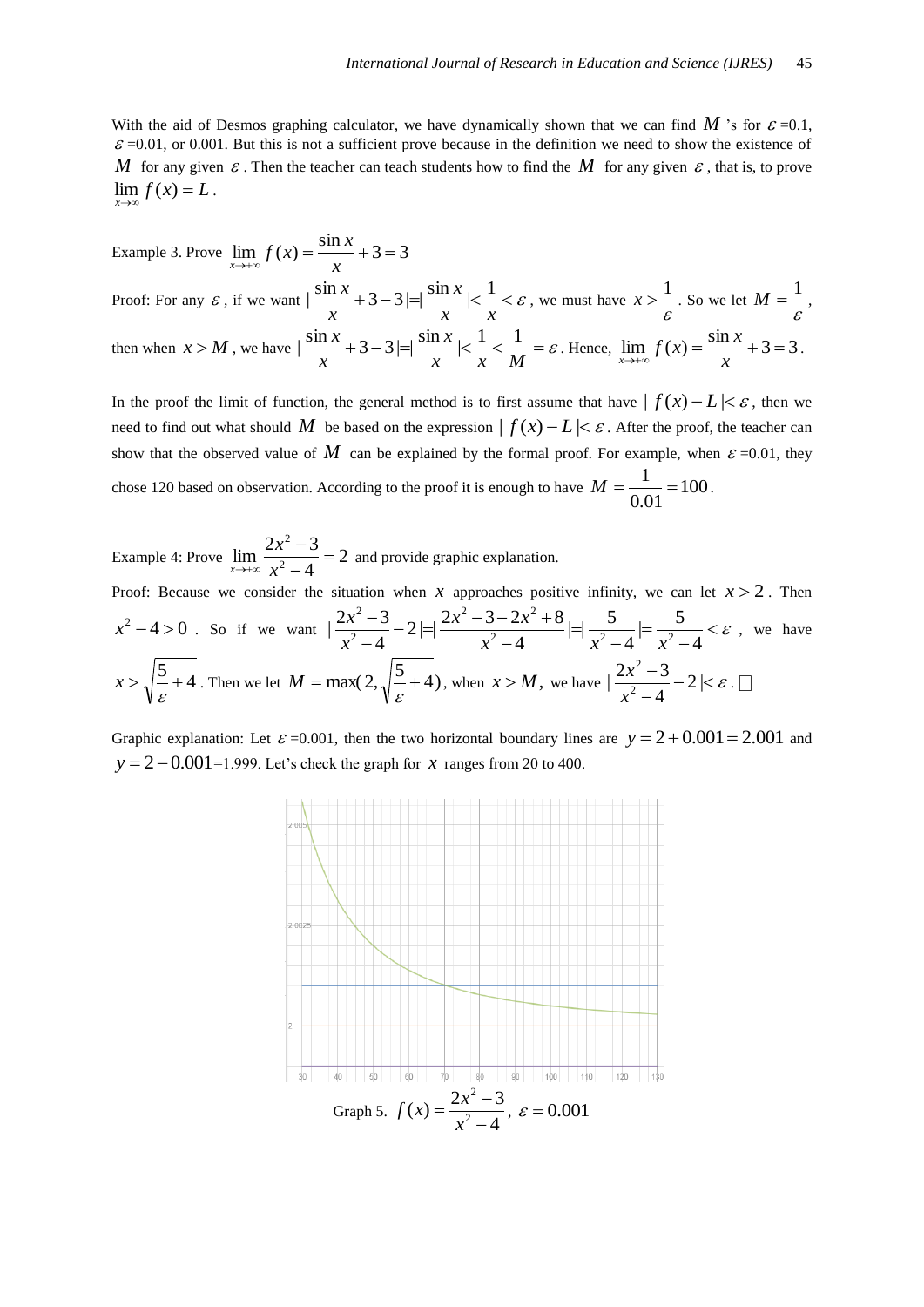Numerical check: in the graph, we set  $\varepsilon = 0.001$ , then  $\sqrt{\frac{3}{2} + 4} = \sqrt{\frac{3}{0.001} + 4} = 70.74$ 0.001  $\frac{5}{6} + 4 = \sqrt{\frac{5}{0.001} + 4} = 70.74$ .

So  $M = \max(2, \sqrt{\frac{5}{\varepsilon}} + 4) = 70.74$ . Hence the distance between the graph of  $f(x) = \frac{2x^2 - 3}{x^2 - 4}$  $f(x) = \frac{2x^2 - 3}{x^2 - 4}$ 2  $\overline{a}$  $=\frac{2x^2-}{x}$ *x*  $f(x) = \frac{2x^2 - 3}{x^2}$  and 2 is less than  $0.001$  for any  $x$  larger than 70.74. This is true according to our graph.

The teaching of limit usually include: the limit of a function when  $x$  approaches infinity, that is,  $\lim_{x \to \infty} f(x) = L$ ; the limit of a function when *x* approaches a fixed number  $x_0$ , that is,  $\lim_{x \to x_0} f(x) = L$ ; the  $\epsilon$ properties and theorems of limit. This paper focuses on the part  $\lim_{x\to\infty} f(x) = L$ , specifically  $\lim_{x\to\infty^+} f(x) = L$ . However, similar teaching strategies will be applied to the rest of this topic.



For example, another example  $\lim_{x\to 0} x \cos(\frac{1}{x}) = 0$  $\rightarrow 0$   $\rightarrow x$  $\lim_{x\to 0} x \cos(\frac{1}{x}) = 0$  can illustrate the fact that when *x* approaches 0, the

function  $f(x) = x \cos(\frac{1}{x})$ *x*  $f(x) = x \cos(\frac{1}{x})$  can be equal, larger and less than the limit (see Graph 6).

In this article I have designed a strategy to apply the idea of conceptual conflict as a tool to launch students' conceptual change of the concept of limit. There are several differences between my strategies of teaching the concept of limit and other approaches: first, I pay attention to students' misconceptions of limit before teach it – that is the steps of diagnosis and clarification, and later confront students' miscomputations; furthermore, the

lesson starts with a less "nice" examples, e.g., use  $\lim \frac{\sin x}{x} = 0$  $\rightarrow \infty$  *x x*  $\lim_{x \to \infty} \frac{\sin x}{x} = 0$  instead of  $\lim_{x \to \infty} \frac{1}{x} = 0$  $\lim_{x \to \infty} \frac{1}{x} = 0$ ; third, the lesson uses

mathematics software to provide students a dynamic visualization of functions. This technique helps students to "see" the existence of the M for any given  $\varepsilon$ . Lastly, the requirement of conceptual understanding will be strengthened by the requirement of mastering the reasoning and techniques of proving limit.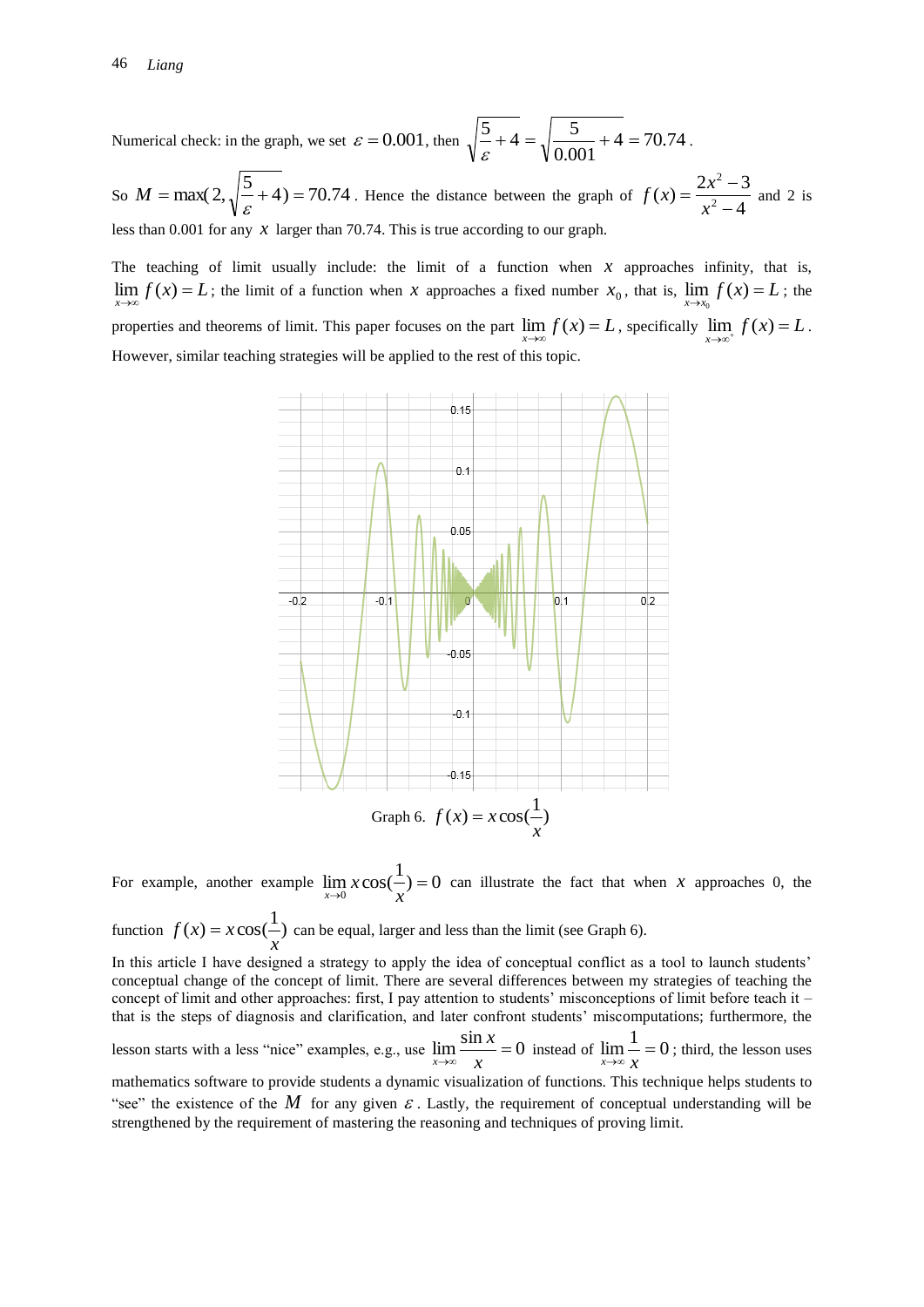### **Discussion**

The need of students' conceptual change has been long under-addressed in education (Vosniadou, 2007). Meyer (1993) argued that "Teachers should have two goals: to teach the content, and to teach the necessary conditions for learning it (p. 106)." However, on one hand, teachers often do not provide enough attention to the necessary conditions for learning the content. Students are given few opportunities to feel any dissatisfaction of their previous knowledge. Too often, students are taught the content with little awareness of their own misconceptions and the reasoning behind the content. Students do not have opportunities to experience the conflict between their own misconceptions and the formal understandings and reasoning held and practiced by disciplinary experts. On the other hand, most current college Calculus textbooks are written with nontheoretical, informal, graphical, numerical, and symbolic perspectives which are not rigorous enough for mathematics majors. I do not mean to underestimate the value of textbooks with these perspectives. However, undergraduate Calculus classes usually have both mathematics majors and a large proportion of nonmathematics majors. These classes emphasize calculation more than proving and conceptual understanding, which may result in mathematics majors being unprepared for advanced Analysis courses. Calculus textbooks treat this subject in the calculation and procedure application view rather than theoretical perspective. As a result, students become passive receivers instead of critical thinkers; mathematics learning becomes a process filled with rote and applying calculation procedures. Mathematics majors are not ready for advanced Analysis courses. Johnson (2007) provided an example about how she (mathematics major) felt unprepared for Analysis course after she finished her Calculus course.

I argue that instead of retreating from teaching students with fundamental college level mathematics, mathematics teachers and textbooks writer should be confident in the learning ability of students and apply new approaches to teach formal and rigorous mathematics. By applying the approach of conceptual conflict to college level mathematics studies, this article provides an example of how to apply alternative strategies to teacher college level mathematics. The conceptual conflict can be applied to many other concepts in Calculus, such as continuity and derivative. Teachers may use different strategies at different situations. However, the issue is that when teachers teach mathematics to students, they should also teach the underlying logic and reasoning of the mathematics rather than a sole focus on procedures or calculations.

Desmos graphing calculator plays an important role in the implementation of the conceptual conflict strategy teaching of limit. However, the employment of technology is not a replacement of mathematic logic and reasoning. Instead, technology is as an auxiliary approach for students' mathematics learning. The requirement of critical and logic thinking, mathematics reasoning and proof should not be reduced. Students still need to learn how to do mathematics proof in the traditional way which is accepted by the mathematics community.

There are several limitations of the conceptual conflict strategy with the aid of Desmos graphing calculator. First, conceptual conflict does not necessarily lead to conceptual change because rejecting an old way of thinking may be difficult, no matter how convincing the new evidence seems (Meyer, 1993; Watson & Konicek, 1990). Second, the main goal of conceptual conflict was to let students be aware of their misconceptions instead of revolutionarily reconstructing students' way of thinking (Trumper, 1997). In fact, other approaches such as multi-representations and analogies also cannot guarantee a fundamental conceptual change for students. All these methods can do is to improve the likelihood of conceptual change instead of actually leading to conceptual change. Third, the idea of conceptual conflict cannot be universally applied to all teaching settings. It may work well in some cases but not in other cases. Hewson and Hewson (1984) agreed that not all learning needs to be conflict-induced. For example, when teaching the concept of quadratic function, using graphic representations will be a good method. Fourth, usually the strategy of conceptual conflict takes longer than most traditional teaching method and make it is difficult to expand to broad situation considering the limited teaching time for most teachers.

### **References**

- Adams, C., Thompson, A., & Hass, J. (2001). *How to Ace the Rest of Calculus: The Streetwise Guide, Including Multi-Variable Calculus*. New York, NY: W. H. Freeman.
- Bishop, E. (1967). *Foundations of constructive analysis (McGraw-Hill series in higher mathematics)*. New York, NY: McGraw-Hill.
- Bokhari, M. A., & Yushau, B. (2006). Local (L, ε)-approximation of a function of single variable: an alternative way to define limit. *International Journal of Mathematical Education in Science & Technology, 37*(5), 515-526. doi:10.1080/00207390500503079